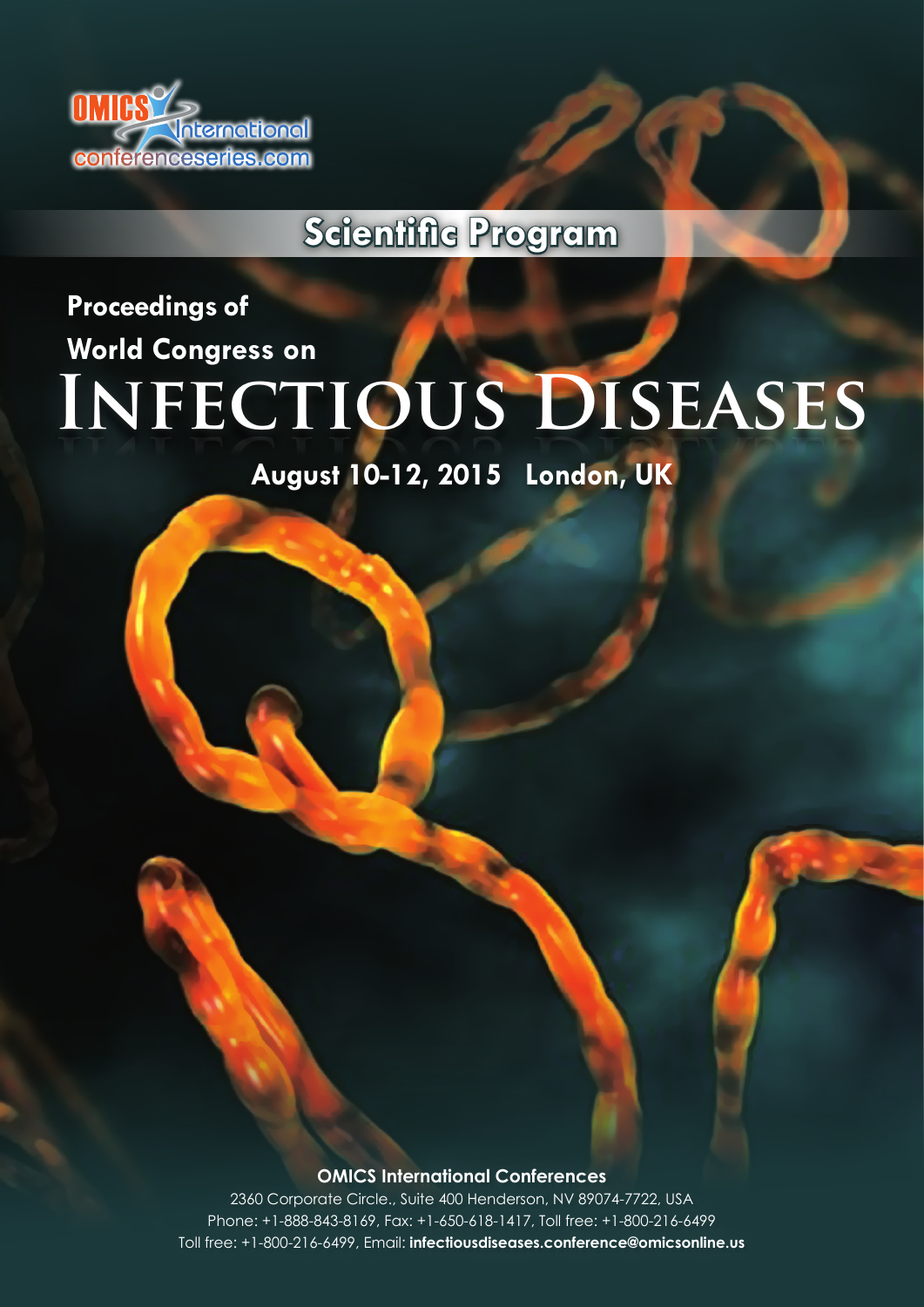| <b>Scientific Program</b>                                                                                                   |                              |                                                                                                                                                                 |                                                                                                                                  |                                                                                                          |                                |  |
|-----------------------------------------------------------------------------------------------------------------------------|------------------------------|-----------------------------------------------------------------------------------------------------------------------------------------------------------------|----------------------------------------------------------------------------------------------------------------------------------|----------------------------------------------------------------------------------------------------------|--------------------------------|--|
|                                                                                                                             | August 09, 2015, 18:00-19:30 |                                                                                                                                                                 | <b>Registrations</b>                                                                                                             |                                                                                                          |                                |  |
|                                                                                                                             |                              |                                                                                                                                                                 | Day 1                                                                                                                            | <b>August 10, 2015</b>                                                                                   |                                |  |
| 07:30-08:30                                                                                                                 | <b>Registrations</b>         |                                                                                                                                                                 | Hall 1                                                                                                                           |                                                                                                          |                                |  |
|                                                                                                                             | OMICS                        | International<br>conferenceseries.com                                                                                                                           | 08:30-09:00                                                                                                                      | <b>Opening Ceremony</b>                                                                                  |                                |  |
|                                                                                                                             |                              |                                                                                                                                                                 | <b>Keynote Forum</b>                                                                                                             |                                                                                                          |                                |  |
|                                                                                                                             | 09:00-09:05                  | <b>Introduction</b>                                                                                                                                             |                                                                                                                                  |                                                                                                          |                                |  |
|                                                                                                                             | 09:05-09:30                  | M. Khalid ljaz<br><b>RB, USA</b>                                                                                                                                |                                                                                                                                  |                                                                                                          |                                |  |
|                                                                                                                             | 09:30-09:55                  | <b>Guido Norbiato</b>                                                                                                                                           | University Hospital L. Sacco, Italy                                                                                              |                                                                                                          |                                |  |
|                                                                                                                             | 09:55-10:30                  | <b>Stef Stienstra</b>                                                                                                                                           |                                                                                                                                  |                                                                                                          |                                |  |
|                                                                                                                             |                              |                                                                                                                                                                 | Dutch Armed Forces / Royal Dutch Navy, Netherlands                                                                               |                                                                                                          |                                |  |
|                                                                                                                             |                              | <b>Track 1: Global trends in Emerging Infectious Diseases</b>                                                                                                   |                                                                                                                                  |                                                                                                          | Coffee Break 10:30-10:50       |  |
| <b>Track 3: Immunology of Infections</b><br><b>Track 4: Mechanism of Resistance</b><br><b>Track 7: Noscomial Infections</b> |                              | <b>Track 2: Microbial Pathogenesis and Virulence</b><br><b>Track 10: Infectious Diseases in Animals</b><br>Session Chairs: Lucian Visan, Sanofi Pasteur, France |                                                                                                                                  |                                                                                                          |                                |  |
|                                                                                                                             |                              | Pietro Mastroeni, University of Cambridge, UK                                                                                                                   |                                                                                                                                  |                                                                                                          | <b>Session Introduction</b>    |  |
| 10:50-11:10                                                                                                                 |                              |                                                                                                                                                                 |                                                                                                                                  | New approaches for the rational design of safer live attenuated bacterial vaccines                       |                                |  |
| 11:10-11:30                                                                                                                 |                              | Pietro Mastroeni, University of Cambridge, UK<br>Lucian Visan, Sanofi Pasteur, France                                                                           |                                                                                                                                  | Mechanisms of protection mediated by Streptococcus pneumoniae PcpA- and PhtD-specific antibodies         |                                |  |
| 11:30-11:50                                                                                                                 |                              |                                                                                                                                                                 | Anders Stockmarr, Technical University of Denmark, Denmark                                                                       | Battling Bluetongue and Schmallenberg virus: Local scale behavior of transmitting vectors                |                                |  |
| 11:50-12:10                                                                                                                 |                              |                                                                                                                                                                 | TBE prophylaxis and consequences of its shortage in Poland<br>Anna Moniuszko-Malinowska, Medical University of Białystok, Poland |                                                                                                          |                                |  |
|                                                                                                                             |                              |                                                                                                                                                                 | 12:10-12:30 most fatal outcome of Ebstein-Barr virus infection<br>Hajir Ibraheim, Priness Royal University Hospital, UK          | Lessons learnt in a 17 year old with fever of unknown origin - Haemophagocytic lymphohistiocytosis- the  |                                |  |
|                                                                                                                             |                              | 12:30-12:50 ExbB-ExbD of Escherichia coli                                                                                                                       | Sofia Amin Rezk Saad Khalil, Alexandria University, Egypt                                                                        | Coordinated rearrangements between cytoplasmic and periplasmic domains of the membrane protein complex   |                                |  |
| 12:50-13:10                                                                                                                 |                              |                                                                                                                                                                 | Joon-Seok Chae, Seoul National University, Republic of Korea                                                                     | First isolation of Anaplasma phagocytophilum AAIK from Apodemus agrarius in Korea                        |                                |  |
|                                                                                                                             |                              |                                                                                                                                                                 | <b>Group Photo</b>                                                                                                               |                                                                                                          | <b>Lunch Break 13:10-14:10</b> |  |
| 14:10-14:30                                                                                                                 |                              |                                                                                                                                                                 | Kichan Lee, Animal and Plant Quarantine Agency, Republic of Korea                                                                | Prevalence of Clostridium tetani and Clostridium botulinum strains in cattle and environments in Korea   |                                |  |
| 14:30-14:50                                                                                                                 |                              |                                                                                                                                                                 | Jack Ho WONG, The Chinese University of Hong Kong, Hong Kong                                                                     | Fungicidal effect of Bovine Lactoferrin fragments in human pathogenic fungus (Candida Albicans)          |                                |  |
| 14:50-15:10                                                                                                                 |                              |                                                                                                                                                                 | Maria del rosario dávalos gamboa, University of San Simón, Bolivia                                                               | Prevalence of immunity against infection of hepatitis a and hepatitis b in children, Cochabamba, Bolivia |                                |  |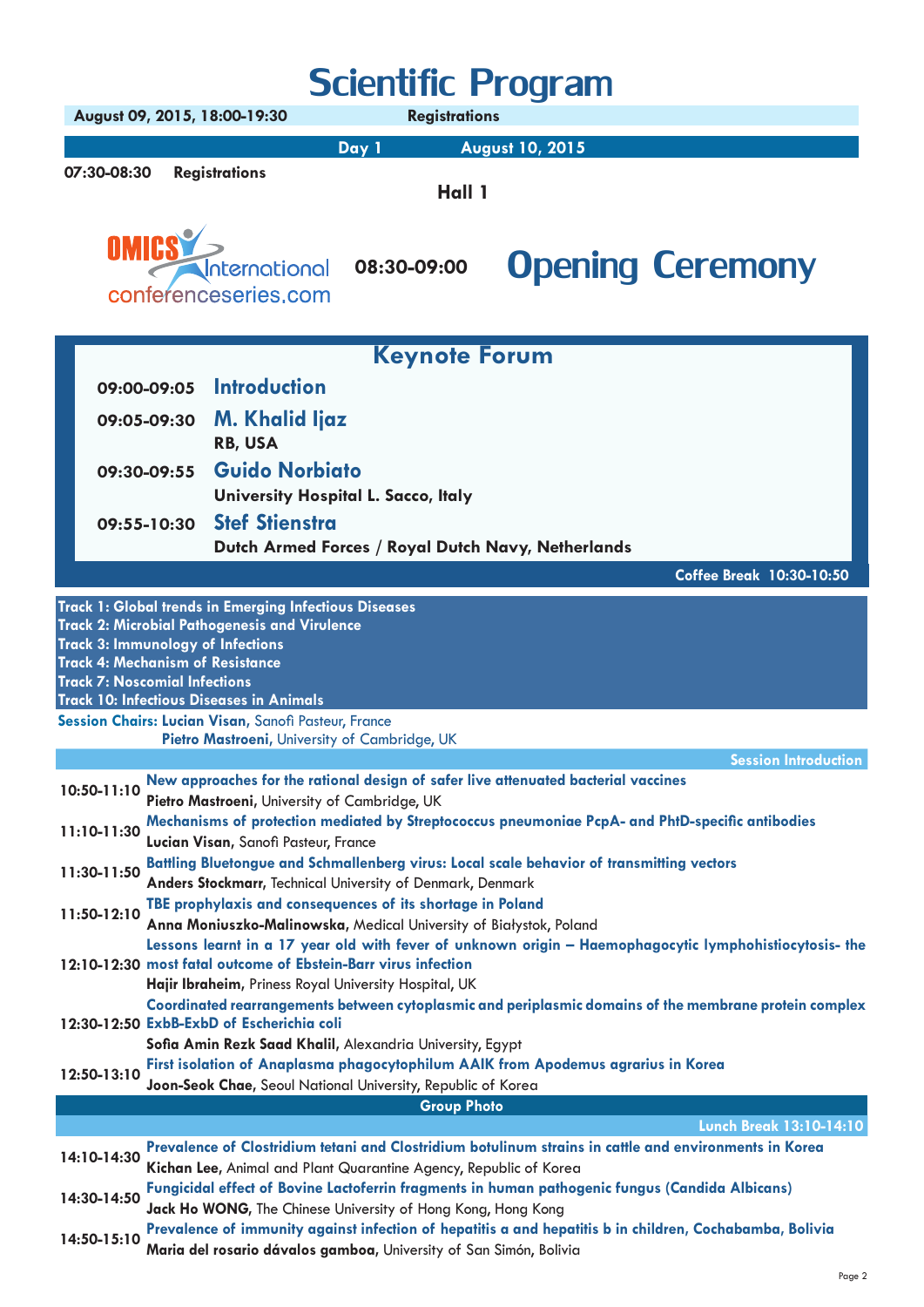|                    | The influence of NAT-1 genotype on para-aminosalicylic acid (PAS) pharmacokinetics and intolerance following<br>15:10-15:30 once daily or twice daily PAS dosing<br>Peter Donald, Stellenbosch University, South Africa |  |  |  |  |
|--------------------|-------------------------------------------------------------------------------------------------------------------------------------------------------------------------------------------------------------------------|--|--|--|--|
|                    | A case of cerebral malaria due to Plasmodium vivax                                                                                                                                                                      |  |  |  |  |
| 15:30-15:50        | Mona Abd EL-fattah Ahmed, Ain-Shams University, Egypt                                                                                                                                                                   |  |  |  |  |
| 15:50-16:10        | Disease complexity - A bird's eye View                                                                                                                                                                                  |  |  |  |  |
|                    | Chandrajit Lahiri, Sunway University, Malaysia                                                                                                                                                                          |  |  |  |  |
| 16:10-16:30 genome | Binding of hepatitis e virus RNA dependent RNA polymerase to the cis-acting regulatory elements in the HEV                                                                                                              |  |  |  |  |
|                    | Shakuntala Mahilkar, National Institute of Virology, India                                                                                                                                                              |  |  |  |  |
|                    | Coffee Break 16:30-16:50                                                                                                                                                                                                |  |  |  |  |
|                    | The role of flagella in Clostridium difficile pathogenesis and biofilm formation: Comparison between a non-                                                                                                             |  |  |  |  |
|                    | 16:50-17:10 epidemic and an epidemic strain<br>Soza Tharwat Mohammed Baban, University of Nottingham, UK                                                                                                                |  |  |  |  |
|                    | Prevalence of diarrhea in children below 60 months in University of Benin Teaching Hospital (UBTH), Benin                                                                                                               |  |  |  |  |
|                    | 17:10-17:30 City- Nigeria                                                                                                                                                                                               |  |  |  |  |
|                    | Juliet Yakubu, Federal University Wukari, Nigeria                                                                                                                                                                       |  |  |  |  |
|                    | <b>Video Session</b>                                                                                                                                                                                                    |  |  |  |  |
| 17:30-17:50        | Middle East respiratory syndrome Lessons learnt                                                                                                                                                                         |  |  |  |  |
|                    | Fatima Noman, Al-Iman General Hospital Riyadh, Saudi Arabia                                                                                                                                                             |  |  |  |  |
| 17:50-18:10        | Nosocomial infection of laboratory animals caused by bacteria borne in a human hospital                                                                                                                                 |  |  |  |  |
|                    | Ze'ev Katzir, E Wolfson Medical Center, Israel                                                                                                                                                                          |  |  |  |  |
|                    | <b>Panel Discussion</b>                                                                                                                                                                                                 |  |  |  |  |
| 17:30-18:30        | <b>Poster presentations</b>                                                                                                                                                                                             |  |  |  |  |
|                    | In vitro evaluation of anthelmintic activity of Mentha piperita extracts against Strongyloides venezuelensis                                                                                                            |  |  |  |  |
|                    | Maria Fernanda Chiari, Universidade Federal de São Carlos, Brasil                                                                                                                                                       |  |  |  |  |
|                    | Lipid-based nanoformulations of antimicrobial peptides to treat bacterial infectious diseases                                                                                                                           |  |  |  |  |
|                    | Matougui Nada, University of Angers, France                                                                                                                                                                             |  |  |  |  |
|                    | The antimicrobial peptides delivery strategies based on nanotechnology to treat infectious diseases                                                                                                                     |  |  |  |  |
|                    | Groo Anne-Claire, University of Angers, France                                                                                                                                                                          |  |  |  |  |
|                    | Evaluation of interaction mechanisms between Acinetobacter baumannii bacteria and lipidic nanocapsules by<br>flow cytometry                                                                                             |  |  |  |  |
|                    | Angelique Montagu, University of Angers, France                                                                                                                                                                         |  |  |  |  |
|                    | How many patients who claim to have drug allergy have a true allergy?                                                                                                                                                   |  |  |  |  |
|                    | Aram Aslanyan, Scunthorpe General Hospital, UK                                                                                                                                                                          |  |  |  |  |
|                    | Treatment of Clostridium difficile infection with fidaxomicin: Real world case series                                                                                                                                   |  |  |  |  |
|                    | Saif Musa, Royal Free Hospital, UK                                                                                                                                                                                      |  |  |  |  |
|                    | <b>Reappearance of rabies in Greece</b>                                                                                                                                                                                 |  |  |  |  |
|                    | Triantafyllou Argyro, Hygeia Hospital, Greece                                                                                                                                                                           |  |  |  |  |
|                    | Eigth year evaluation and the therapeutic efficacy of two different regimens in naive children with chronic<br>hepatitis b infection                                                                                    |  |  |  |  |
|                    | Emine Kocabas, Cukurova University, Turkey<br>Molecular diversity of Mycobacterium tuberculosis complex isolated from pulmonary tuberculosis cases in<br><b>Malaysia</b>                                                |  |  |  |  |
|                    | Siti Suraiya, Universiti Sains Malaysia, Malaysia                                                                                                                                                                       |  |  |  |  |
|                    | Factors influencing the cure outcome among patients with smear positive tuberculosis                                                                                                                                    |  |  |  |  |
|                    | Sarimah Abdukkah, Universiti Sains Malaysia, Malaysia                                                                                                                                                                   |  |  |  |  |
|                    |                                                                                                                                                                                                                         |  |  |  |  |
|                    | August 11, 2015<br>Day 2                                                                                                                                                                                                |  |  |  |  |
| Hall 1             |                                                                                                                                                                                                                         |  |  |  |  |
|                    | <b>Keynote Forum</b>                                                                                                                                                                                                    |  |  |  |  |
|                    | <b>Janet Hammond</b><br>08:30-08:55                                                                                                                                                                                     |  |  |  |  |
|                    | Roche Pharma Research and Early Development, Switzerland                                                                                                                                                                |  |  |  |  |
|                    | <b>Stef Stienstra</b>                                                                                                                                                                                                   |  |  |  |  |
|                    | 08:55-09:20                                                                                                                                                                                                             |  |  |  |  |
|                    | Dutch Armed Forces / Royal Dutch Navy, Netherlands                                                                                                                                                                      |  |  |  |  |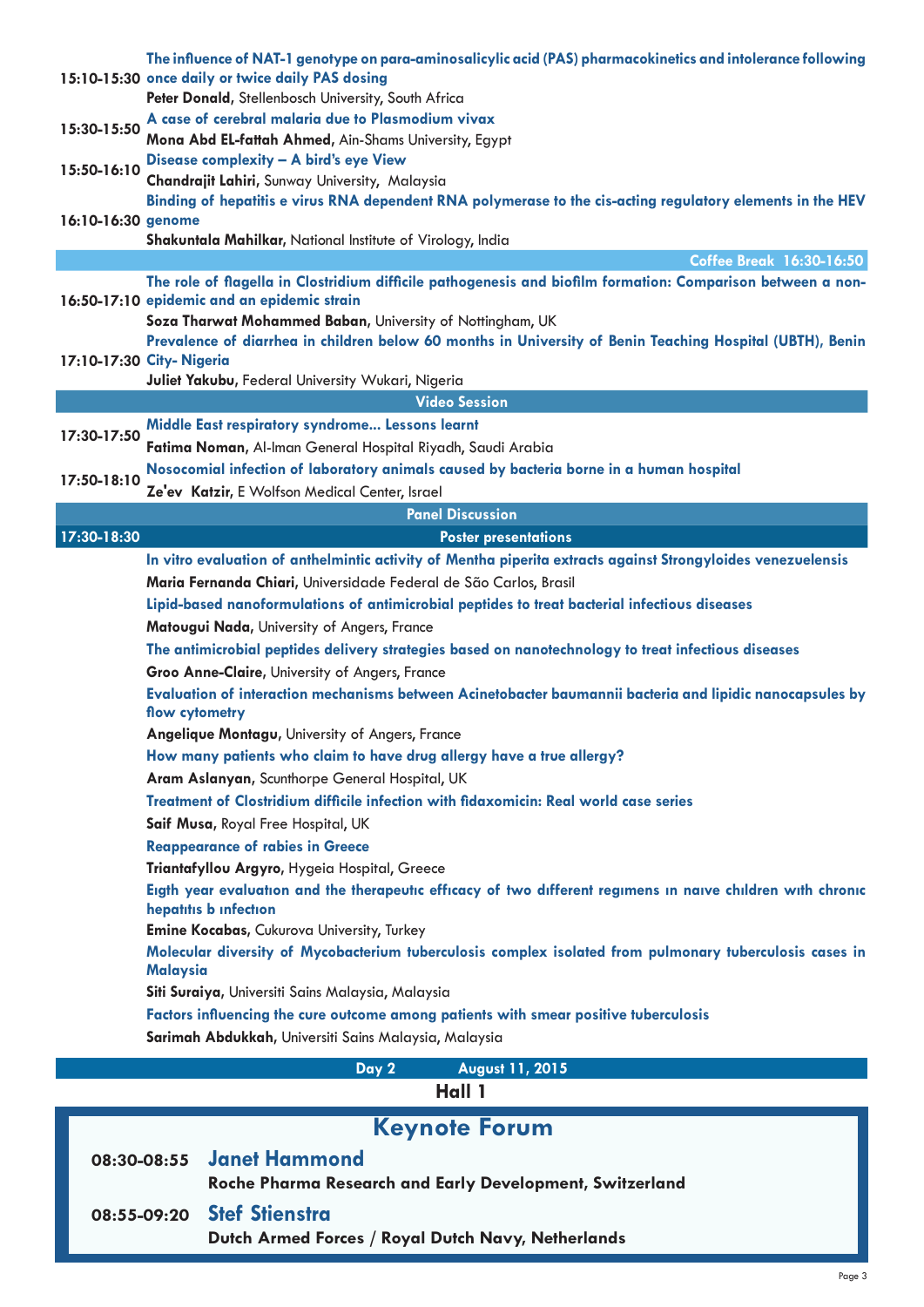| <b>Track 6: Rapid Assessment Diagnostic Methods</b> |                                                                                                                                                |  |  |  |
|-----------------------------------------------------|------------------------------------------------------------------------------------------------------------------------------------------------|--|--|--|
|                                                     | <b>Track 7: Noscomial Infections</b>                                                                                                           |  |  |  |
|                                                     | <b>Track 8: Therapeutic Agents and Therapeutic measures</b>                                                                                    |  |  |  |
|                                                     | <b>Track 10: Infectious Diseases in Animals</b>                                                                                                |  |  |  |
|                                                     | <b>Track 13: Ebola and Current Research</b>                                                                                                    |  |  |  |
|                                                     | Session Chair: Stef Stienstra, Dutch Armed Forces / Royal Dutch Navy, Netherlands<br>Marcio José Poças Fonseca, University of Brasilia, Brazil |  |  |  |
|                                                     | <b>Session Introduction</b>                                                                                                                    |  |  |  |
|                                                     | The epigenetic down regulation of Cryptococcus neoformans major virulence phenotypes is induced by histone                                     |  |  |  |
|                                                     | 09:20-09:40 deacetylases inhibitors                                                                                                            |  |  |  |
|                                                     | Marcio José Poças Fonseca, University of Brasilia, Brazil                                                                                      |  |  |  |
|                                                     | Mentha piperita L. improves liver fibrosis on experimental schistosomiasis                                                                     |  |  |  |
| 09:40-10:00                                         | Fernanda de Freitas Anibal, University of São Paulo, Brazil                                                                                    |  |  |  |
|                                                     | Immunogenic effect in CD1 mice upon phosphate addition to Chlamydia trachomatis serovar E rMOMP                                                |  |  |  |
|                                                     | 10:00-10:20 compositions adjuvanted with a TLR4 agonist and AIOOH carrier system                                                               |  |  |  |
|                                                     | Lucian Visan, Sanofi Pasteur, France                                                                                                           |  |  |  |
| 10:20-10:40                                         | Novelties in perioperative antibiotic prophylaxis                                                                                              |  |  |  |
|                                                     | Ana María Arnaiz-García, University Hospital Marqués de Valdecilla, Spain                                                                      |  |  |  |
|                                                     | Coffee Break 10:40-11:00                                                                                                                       |  |  |  |
|                                                     | Evaluation of the performance of 2 DNA-based methods for the detection of extra-pulmonary tuberculosis in                                      |  |  |  |
|                                                     | 11:00-11:20 comparison with the conventional culture technique                                                                                 |  |  |  |
|                                                     | Eiman Mokaddas, Kuwait University, Kuwait                                                                                                      |  |  |  |
| 11:20-11:40                                         | Palliative Care in an Ebola Treatment Centre: Challenges from the Front Line<br>Victoria Knott, Save the Children International, UK            |  |  |  |
|                                                     | Clinical presentation, biochemical and haematological parameters and their association with outcome in                                         |  |  |  |
|                                                     | 11:40-12:00 patients with Ebola virus disease: An observational cohort study                                                                   |  |  |  |
|                                                     | Luke Hunt, Liverpool School of Tropical Medicine, UK                                                                                           |  |  |  |
|                                                     | <b>Formulation of antimicrobial peptides</b>                                                                                                   |  |  |  |
| 12:00-12:20                                         | Lovisa Ringstad, SP Technical Research Institute of Sweden, Sweden                                                                             |  |  |  |
|                                                     | Prevalence and microbiological diagnosis of H.pylori infection and its antibiotic resistance pattern in patients                               |  |  |  |
|                                                     | 12:20-12:40 with acid-peptic disorders                                                                                                         |  |  |  |
|                                                     | Himani B. Pandya, S.B.K.S medical college, India                                                                                               |  |  |  |
|                                                     | In silico design of analogue peptides derived of bombina species with improved antimycobacterial activity in                                   |  |  |  |
| 12:40-13:00 vitro                                   |                                                                                                                                                |  |  |  |
|                                                     | Sandra Milena Chingaté, Universidad Nacional De Colombia, Colombia<br>Lunch Break 13:00-14:00                                                  |  |  |  |
|                                                     | Isolation and characterization of a new broad acting lytic pasteurella-phage                                                                   |  |  |  |
| 14:00-14:20                                         | Sabia Qureshi, Guru Angad Dev Veterinary and Animal Sciences University, India                                                                 |  |  |  |
|                                                     | Evaluation of the performance of 2 DNA-based methods for the detection of extra-pulmonary tuberculosis in                                      |  |  |  |
|                                                     | 14:20-14:40 comparison with the conventional culture technique                                                                                 |  |  |  |
|                                                     | Eiman Mokaddas, Kuwait University, Kuwait                                                                                                      |  |  |  |
|                                                     | Dysregulation of human beta defensin-2 gene expression in peripheral blood of patients with sepsis and non-                                    |  |  |  |
|                                                     | 14:40-15:00 septic critically ill patients                                                                                                     |  |  |  |
|                                                     | Khalid Mubarak Bindayna, Arabian Gulf University, Kingdom of Bahrain                                                                           |  |  |  |
|                                                     | Comparing the effects of hypericum perforatum L. and metronidazole vaginal gel in treatment of bacterial                                       |  |  |  |
|                                                     | 15:00-15:20 vaginosis: A randomised controlled clinical trial                                                                                  |  |  |  |
|                                                     | Zahra Mohammadzadeh, Jolfa Clinic, Iran                                                                                                        |  |  |  |
| <b>Young Researcher Forum</b>                       | Phylogenetic and phylogeographic mapping of the avian coronavirus in wild and synanthropic birds                                               |  |  |  |
| 15:20-15:40                                         | Ricardo Durães-Carvalho, Massachusetts Institute of Technology, USA                                                                            |  |  |  |
|                                                     | The promising rule of neutrophil cd64 as an early diagnostic and prognostic marker in neonatal sepsis                                          |  |  |  |
| 15:40-16:00                                         | Shereen Ahmed El Masry, Ain Shams University, Egypt                                                                                            |  |  |  |
|                                                     | Coffee Break 16:00-16:20                                                                                                                       |  |  |  |
|                                                     | The predictive and prognostic values of neutrophil cd64, neutrophil cd11b, monocyte cd14 and presepsin in                                      |  |  |  |
|                                                     | 16:20-16:40 neonatal sepsis                                                                                                                    |  |  |  |
|                                                     | Heba Ezzat Hashem, Ain Shams University, Egypt                                                                                                 |  |  |  |
| 16:40-17:00                                         | Irrational antibiotics prescribing behaviour of physicians in Taiwan                                                                           |  |  |  |
|                                                     | <b>Usman Iqbal, Taipei Medical University, Taiwan</b>                                                                                          |  |  |  |
| 17:00-17:20                                         | <b>Quality of life amongst HIV and tuberculosis patients</b>                                                                                   |  |  |  |
|                                                     | Anshu Kumar Jha, Kasturba Medical College, India                                                                                               |  |  |  |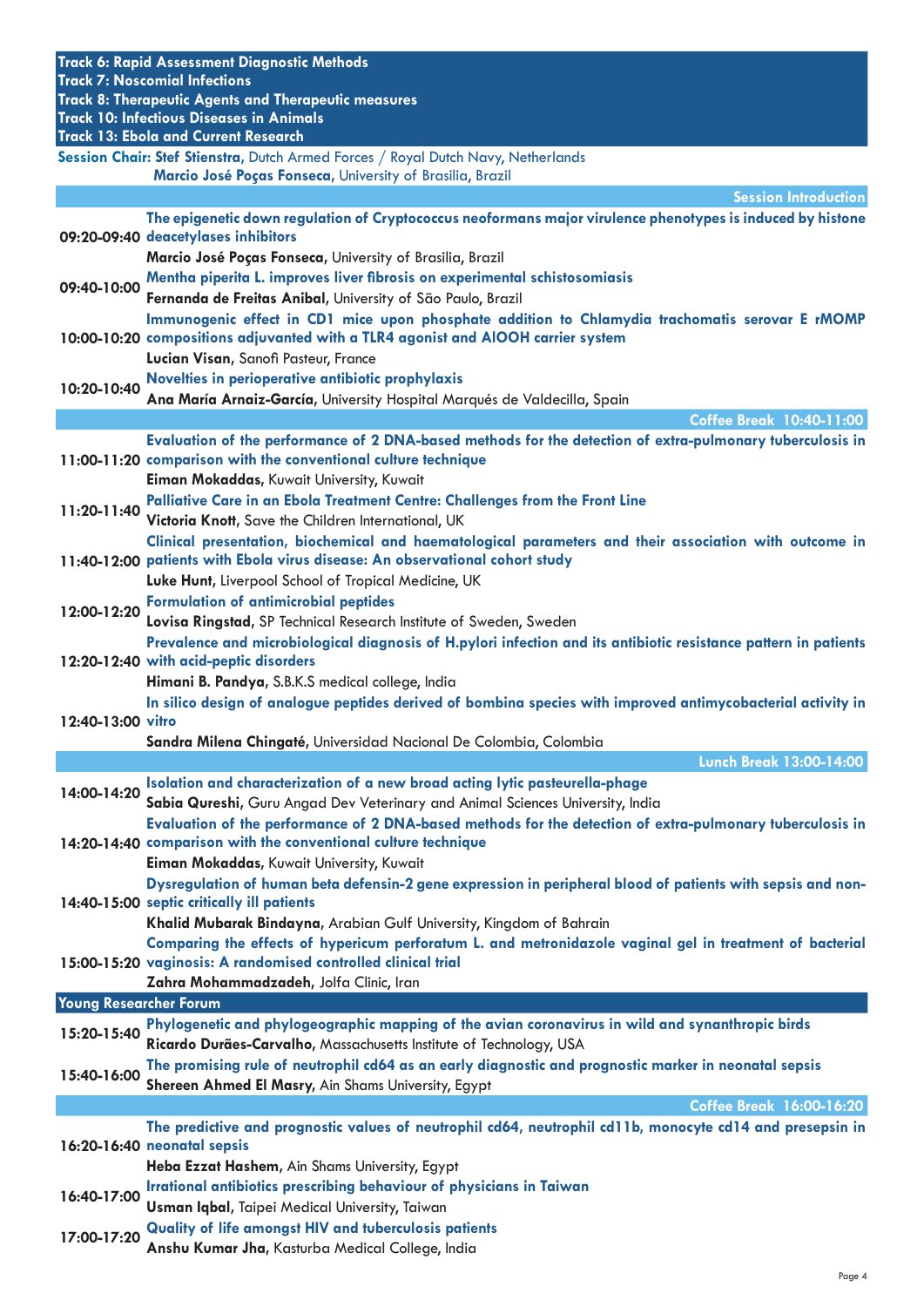|             | <b>Panel Discussion</b>                                                                                                                                                            |
|-------------|------------------------------------------------------------------------------------------------------------------------------------------------------------------------------------|
| 17:20-18:30 | <b>Poster presentations</b>                                                                                                                                                        |
|             | Investigation of canine parainfluenza virus type 2 in dogs by immunofluorescence                                                                                                   |
|             | <b>Bulut Oya, Selcuk University, Turkey</b>                                                                                                                                        |
|             | Pharmacokinetics of ceftiofur after single intravenous and intramuscular injections in rabbits                                                                                     |
|             | Kamil Uney, University of Selcuk, Turkey                                                                                                                                           |
|             | Determination of some etiologic agents in calves with diarrhea<br>Nermin Isik, University of Selcuk, Turkey                                                                        |
|             | Eimeria spp. in naturally infected calves                                                                                                                                          |
|             | Ozlem Derinbay Ekici, University of Selcuk, Turkey                                                                                                                                 |
|             | Attitudes and Degree of awareness about MERS-CoV among Saudis of different ages                                                                                                    |
|             | Shafi Alqahtani, Prince Sattam Bin Abduaaziz University, Saudi Arabia                                                                                                              |
|             | Epidemiology and clinical presentation of MERSCoV in Saudi Arabia: A systematic review                                                                                             |
|             | Muteb Nasser R Aldawsari, Prince Sattam Bin Abduaaziz University, Saudi Arabia                                                                                                     |
|             | Genetic diversity among circulating Staphylococcus aureus strains in a Western Nigerian Hospital                                                                                   |
|             | Adelowotan Aminat Oluwatoyin, University of Lagos, South Africa                                                                                                                    |
|             | Prevalence of specific H.pylori genotypes cagA, vacA, iceA, ureC in Central Gujarat and its clinical relevance<br>in the patients with acid-peptic diseases                        |
|             | Himani B. Pandya, S.B.K.S medical college, India                                                                                                                                   |
|             | Green nanotechnology: Promising antimicrobial activity of oil, silver and sulphur nanoparticles obtained from                                                                      |
|             | Melaleuca alternifolia against representative skin infecting pathogens                                                                                                             |
|             | Ashraf O. Abdellatif, Cairo University, Egypt                                                                                                                                      |
|             | Do women have higher rates of HIV infection? A study on HIV infection in blood donors of Alborz province<br>in Iran                                                                |
|             | Kourosh Kabir, Alborz University of Medical Sciences, Iran                                                                                                                         |
|             | <b>E-Posters</b>                                                                                                                                                                   |
|             | Dual therapy with lamivudine plus boosted protease inhibitor for treatment of HIV infection: A literature review                                                                   |
|             | José Alfredo de Sousa Moreira, Instituto Nacional de Infectologia Evandro Chagas, Brazil                                                                                           |
|             | Synthetic analogues of pyridine-N-oxide disulfides from Allium stipitatum demonstrate potent anti-tubercular<br>activities and inhibit mycobacterial drug efflux pumps             |
|             | Cynthia Amaning Danquah, University of London, UK                                                                                                                                  |
|             | Protein C as a marker of venous insufficiency in erysipelas of the legs                                                                                                            |
|             | Elena G. Fokina, Central Scientific Research Institute of Epidemiology, Russia                                                                                                     |
|             | Viral etiology of acute respiratory tract infections during the 2012/2013, 2013/2014 and 2014/2015 winter<br>seasons in Bulgaria                                                   |
|             | Svetla Angelova, National Centre of Infectious and Parasitic Diseases, Bulgaria                                                                                                    |
|             | Clinical and laboratory investigations of human metapneumovirus (hMPV) in infants and young children with<br>pneumonia and bronchiolitis in Saudi Arabia                           |
|             | Abdelwahid Saeed Ali, King Khalid University, Saudi Arabia                                                                                                                         |
|             | Development of optimal algorithm for determination of Escherichia coli and Klebsiella pneumoniae with<br>phenotypic ESBLA and ESBLM based method                                   |
|             | <b>Ülle Parm, University of Tartu, Estonia</b>                                                                                                                                     |
|             | 42 cases of A H1N1 Flu during 2011 In Algiers                                                                                                                                      |
|             | A.Zertal, Laadi Flici Hospital, Algeria                                                                                                                                            |
|             | Prevalence and resistance to antibiotics of Enterobacteriaceae and non-fermentative bacilli isolated at the<br>military hospital specialized in orthopedics at Algiers (2009-2014) |
|             | Aouf Abdelhakim, University of Sciences and Technology Houari Boumediene, Algeria                                                                                                  |
|             | Distribution, frequency and sensitivity pattern of extended spectrum beta-lactamases in archived isolates of<br>sterile fluids in a tertiary care hospital in Delhi                |
|             | Soumya Sachdeva, Vardhman Mahavir Medical College and Safdarjang Hospital, India                                                                                                   |
|             | Detection of human metapneumovirus in hospitalized children with acute respiratory tract infections in                                                                             |
|             | Sulaimani province, Iraq                                                                                                                                                           |
|             | Tariq A.G.Aziz Khaffaf, Sulaimani University, Iraq                                                                                                                                 |
|             | <b>Panel Discussion</b>                                                                                                                                                            |
|             | Day 3<br>August 12, 2015                                                                                                                                                           |